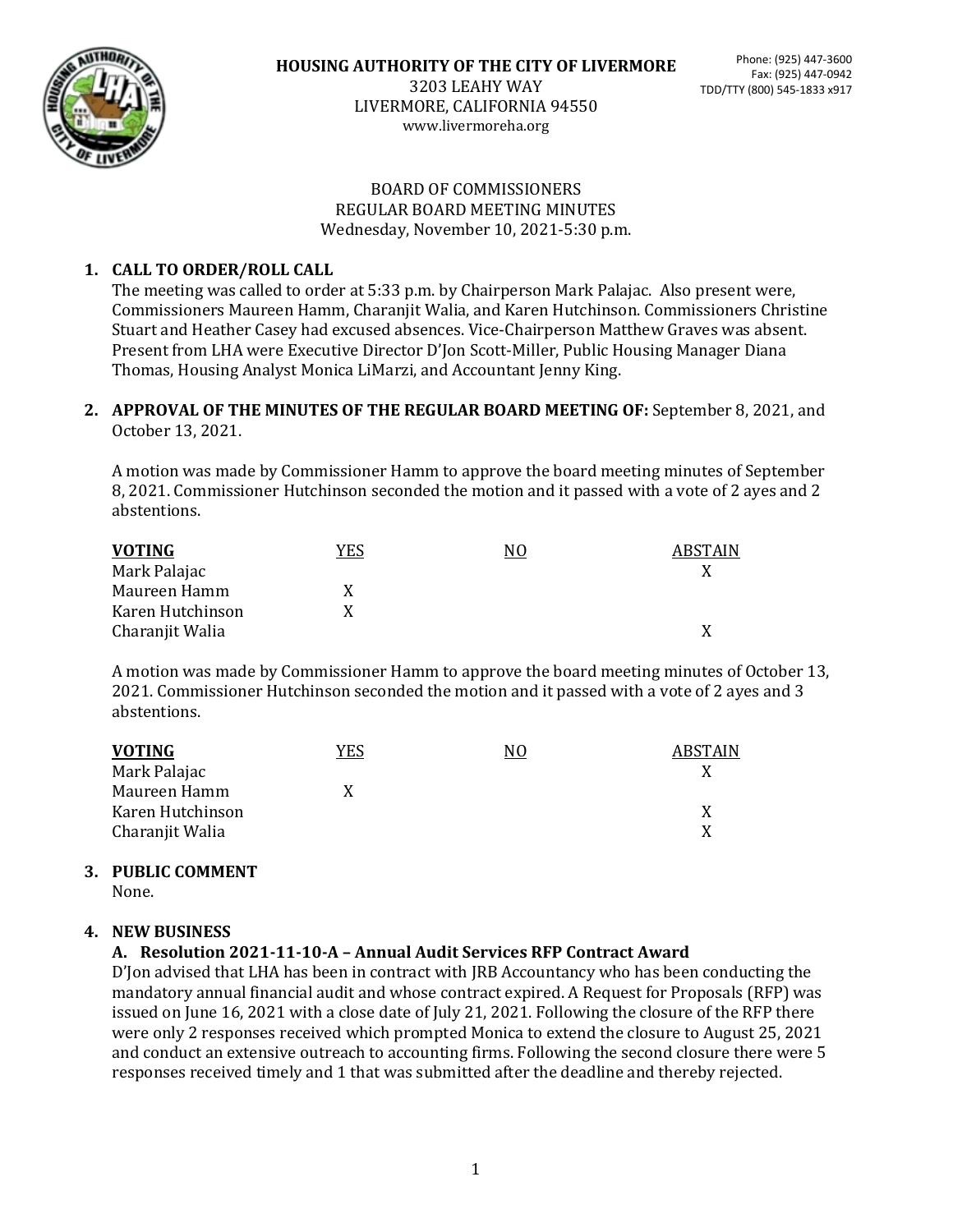

A panel was convened to review the proposals which consisted of D'Jon, Jenny, Commissioner Hutchinson, Chairperson Palajac, and Vice-Chairperson Graves. Of the proposals received, Smith Marion & Co. CPAs were the highest ranked proposer and therefore D'Jon is seeking approval to enter into a contract for an initial term of 1 year with 4 additional extension options.

Commissioner Walia inquired if the current budget supported the cost of the contract. D'Jon advised that the FY21-22 does support the cost of the contract and while drafting the budget an increase in the overall audit cost was factored in as LHA intended to expand the scope of the audit from just a financial audit to an audit of HUD program compliance.

A motion was made by Chairperson Palajac to approve Resolution 2021-11-10-A. Commissioner Walia seconded the motion and it passed with a vote of 4 ayes.

| <b>VOTING</b>    | <u>YES</u> | NO | <b>ABSTAIN</b> |
|------------------|------------|----|----------------|
| Mark Palajac     |            |    |                |
| Maureen Hamm     |            |    |                |
| Karen Hutchinson |            |    |                |
| Charanjit Walia  | X          |    |                |

## **5. CLOSED SESSION**

#### **A. Personnel Matters**

D'Jon presented **Resolution 2021-11-10-B – Resolution Authorizing Prepayment for CalPERS Employer Paid Member Contributions**. D'Jon advised that LHA has \$155,000 in unspent CARES Act funding that has to be spent by December 31, 2021 or be returned to HUD. An allowable use of the funds are any operation expenses for which LHA would use Administrative Fees to pay. LHA currently has a balance of \$79,940 in unfunded liabilities for FY21 and a projected liability of \$212,232 for FY22. Prepaying the pension liabilities saves LHA in associated fees.

A motion was made by Commissioner Hamm to approve Resolution 2021-11-10-B. Commissioner Hutchinson seconded the motion and it passed with a vote of 4 ayes.

| <b>VOTING</b>    | YES | N0 | <b>ARSTAIN</b> |
|------------------|-----|----|----------------|
| Mark Palajac     |     |    |                |
| Maureen Hamm     |     |    |                |
| Karen Hutchinson |     |    |                |
| Charanjit Walia  |     |    |                |

Closed session ended at 6:04 p.m.

## **6. STAFF REPORTS**

## **A. Report from the Executive Director**

There were 2 housing choice vouchers issued in October and the success rate increased from 70% to 71%.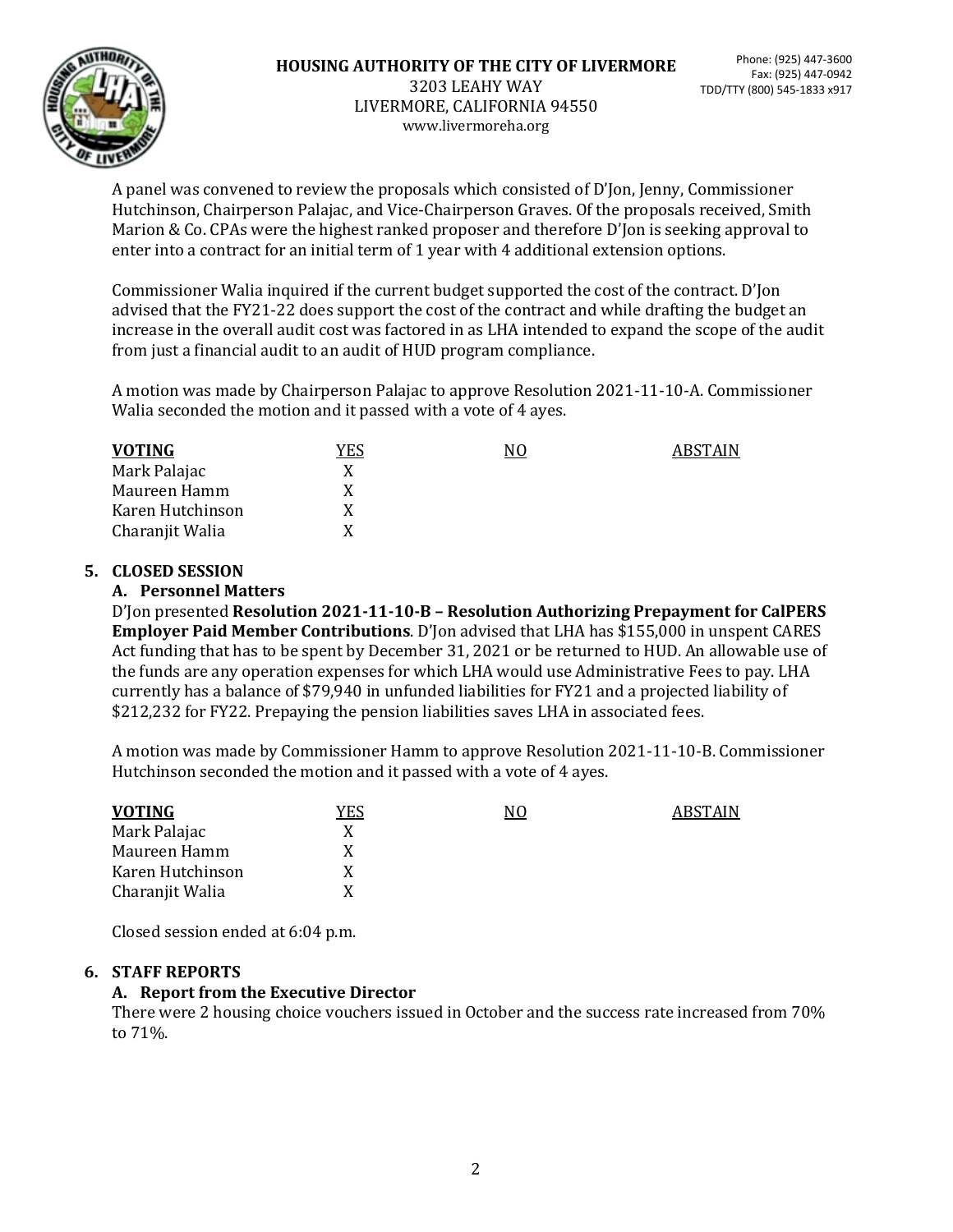

There are six (6) voucher types currently, Homeownership (1), Mainstream (16), Port-Ins (5), Project-Based (63), Tenant Based (413), and VASH (8) totaling 506 vouchers currently leased. In the month of October 2021 Housing Assistance Payments (HAP) HAP totaled \$760,834.

D'Jon provided an update on VASH vouchers, as discussed at a previous meeting there was a conversion with the VA to allow applicants to port out of Livermore and utilize their voucher in another jurisdiction without having that receiving housing authority absorb their voucher. D'Jon was contacted by the VA who advised they have 5 veterans who would like to port to Alameda County and the housing authority has agreed to bill LHA for the vouchers. There were 2 VASH vouchers issued in October, and they are searching in Alameda County.

The overall occupancy rate remains 98.80% with 1 move-in. Tenant Accounts Receivables are overall 105.33%.

Annual reexaminations for HCV and Public Housing are up to date with Interim reexaminations being processed throughout the month. Work orders continue to be addressed and closed timely.

D'Jon advised he reached out to the HUD representative who is reviewing the Section 22 Streamlined Voluntary Conversion application for an update on the status of the application. The rep advised that the application is currently under review by the Office of Fair Housing and Equal Opportunity (FHEO) and once he receives their "OK" he can complete his review.

D'Jon advised that the waiting list for Avance apartments will be opening soon. The project is owned and managed by MidPen and located on First Street across from Safeway/Lowes. The site will consist of 45 total units ranging from 0-1 bedroom units and 25 of the 45 units will be project based. To qualify for the units the residents must have a developmental disability and be referred by the Regional Center. MidPen will handle the waiting list opening and ongoing management. The waiting list will open on November 29, 2021 and close on December 20, 2021. Move ins are expected to happen in June/July 2022.

D'Jon provided an update on the Homekey project and advised that there were discussions of doing rehab of the affordable units located at Bluebell, Chestnut and Las Posadas, however after further review, it was ruled out due to the displacement of low-income residents to house future residents. LHA intends to submit a joint application with the City of Livermore to purchase rent restrictions of Leahy Square units that are vacated post conversion.

D'Jon advised that Las Posadas had water intrusion from the roof and the window. There have been quotes received in the amounts of \$105,536, \$91,520, and \$49,140. We may conduct a full bid process to receive detailed bids for review as it may end up being higher once the work begins.

# **7. COMMUNICATIONS**

Chairperson Palajac advised that he received the draft of the Executive Director salary structure from the consultant working with HACA. A personnel committee meeting will be scheduled to discuss and have a closed session during the December meeting for board review and approval.

## **8. REPORTS/ITEMS FROM COMMISSIONERS**